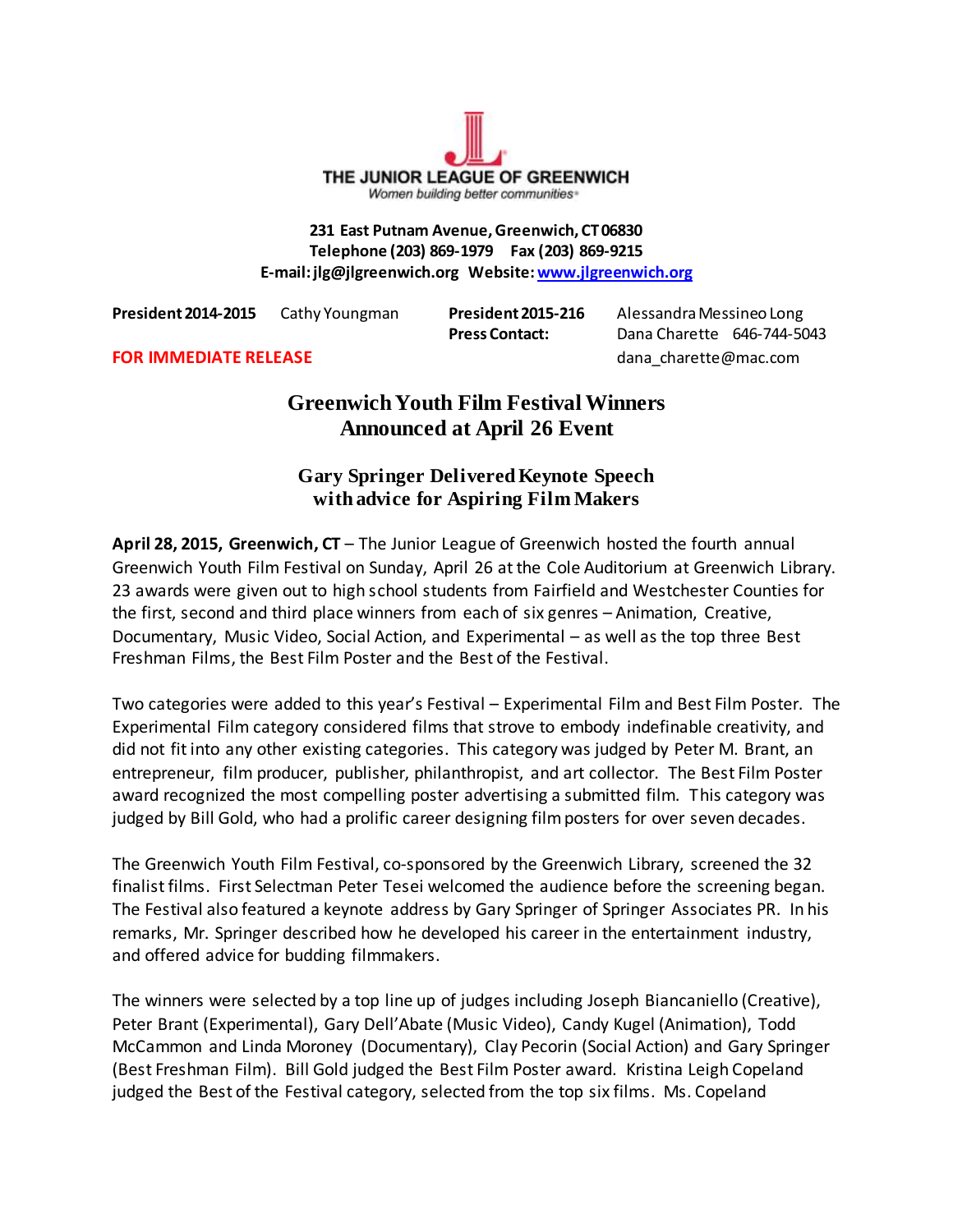personally presented this award at the Festival. Awards included \$1,000 to the Grand Prize winner, \$500 to the other five genre winners, \$250 for the Best Freshman Film, \$100 for all second place winners, \$50 for all third place winners, and \$100 for the Best Film Poster.

In addition to the prize of \$500, the winning films in the Creative and Documentary genres will be screened at the Greenwich International Film Festival in June. The winning Film Poster was awarded a copy of the commemorative Warner Brothers 90th Anniversary Poster, featuring over 90 movie posters designed by the legendary Bill Gold. The Best of the Festival winner's film will be shown at a private screening at the Tribeca Film Center in Manhattan, followed by a screening of Kristina Leigh Copeland's documentary, The Wall Street Conspiracy. The screening will be followed by a sit down with Ms. Copeland at the Tribeca Grille.

# **Greenwich Youth Film Festival 2015 Winners**

### **Best of the Festival Winner**

| Resplendent |
|-------------|
|             |

### **Animation**

| <b>Place</b>    | <b>Name</b>            | <b>Film Title</b>               |
|-----------------|------------------------|---------------------------------|
| 1st             | Georgina Cahill        | Driving Towards a Better Future |
| 2 <sub>nd</sub> | <b>Patrick Neafsey</b> | Man's Best Friend               |
| 3rd             | Cooper Yeager          | A Little Help From My Friends   |

#### **Creative**

|     | Gabrielle Giacomo and   |            |
|-----|-------------------------|------------|
| 1st | Mary Grace Henry        | In Time    |
|     | Claren Hesburgh and     |            |
| 2nd | Jordan Cohen            | Hands      |
|     |                         |            |
| 3rd | The Marvelous McGuffins | Aggie Ryan |

#### **Documentary**

|     | Cynthia Thomas, Aggie      |                               |
|-----|----------------------------|-------------------------------|
| 1st | Ryan and Riley Doyle       | Feeding the Addiction         |
|     | Maya Rajan, Christina      |                               |
|     | DeConcini and Caroline     |                               |
| 2nd | Dvm                        | Behind the Camera: Lee Morgan |
|     | Tasha Adison, Quinn Butler |                               |
| 3rd | and Juliette Guice         | Takin' it to the Streets      |